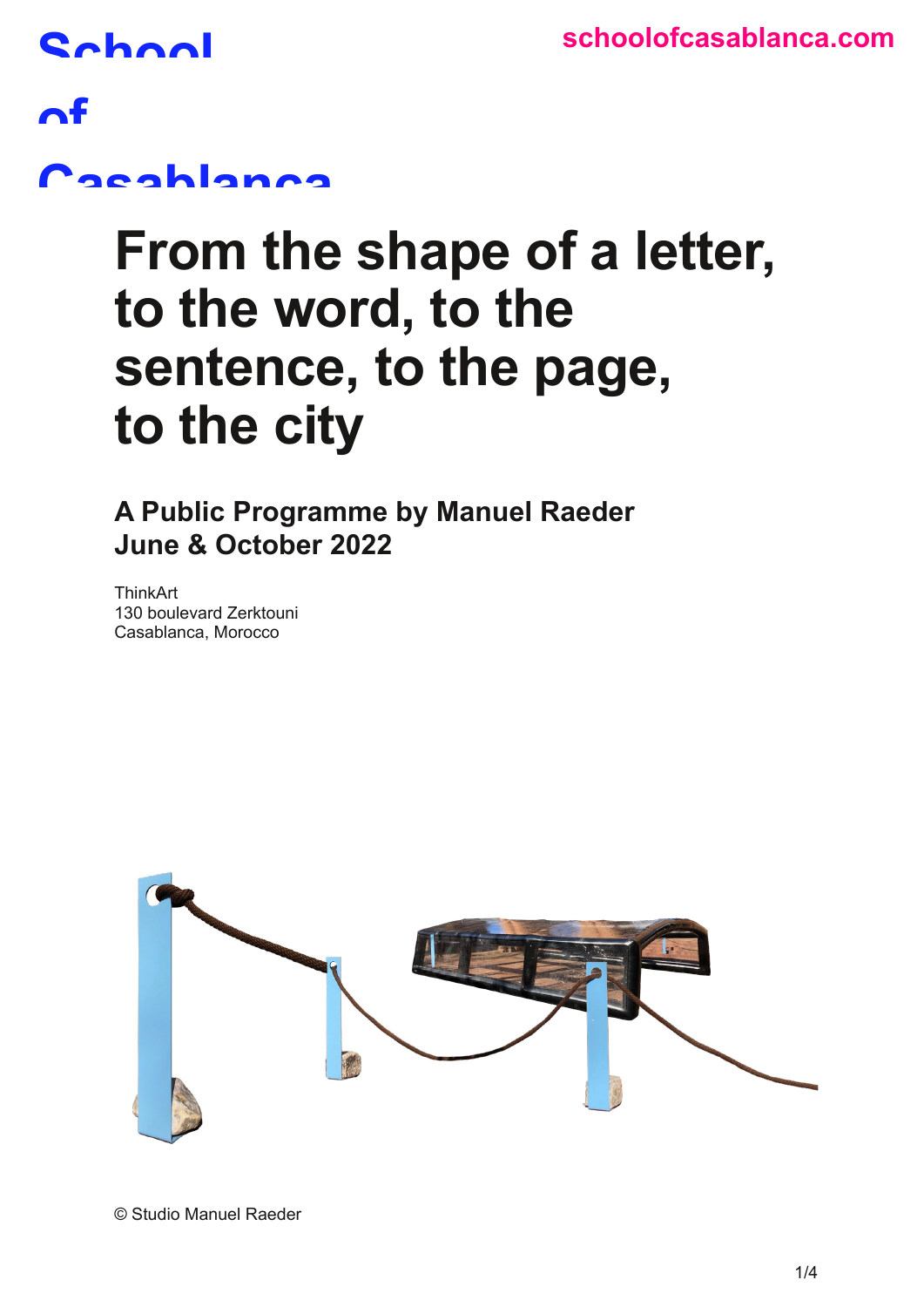#### **[schoolofcasablanca.com](http://schoolofcasablanca.com)**

For the project in Casablanca, I'm particularly attracted to the work that has been created for public spaces by the Casablanca Art School in the 1960s and 1970s. For instance, the murals in Asilah that are in the open city landscape, or works that were commissioned for public buildings, such as the post office or the murals on façades of buildings in Casablanca. My own praxis as a graphic designer who has participated in painting murals and graffiti in the 1990s, is strongly defined by the idea of art and design that is accessible and available in public spaces.

Since the very beginning of my practice, I have focused on public spaces and how they can be appropriated to someone's personal needs, or even be re-adapted for purposes that they were not initially intended for. Publishing books for me is similar, as the act of independent publishing has to do with the possibility of breaking out of institutional structures. Books can have their own circulation of ideas and discourses. Books can be used to make entire exhibitions or to create a parallel discourse to artworks outside of a museum or gallery space.

During my residency, I would like to develop a project that can be realised in the public landscape of Casablanca, in the city's open space. This could be on the edge of the city, specifically locations that are barely noticeable, the so-called in-between spaces or abandoned pieces of land. This project could occupy an empty piece of land, either inside the city or on the outskirts.

My project would convert a small piece of land into a mixture of a public sitting area, staircase, skate park, walls for ball games, chess board table and a hangout spot where the young and old can meet and interact. It would transform vacant land into a recreational area, an outdoor public space where a variety of activities suitable for different age groups take place. The landscape would be converted by applying a variety of simple building techniques, working with concrete molds, local craftsmen, such as steel welders, carpenters, and also integrating native plants.

—Manuel Raeder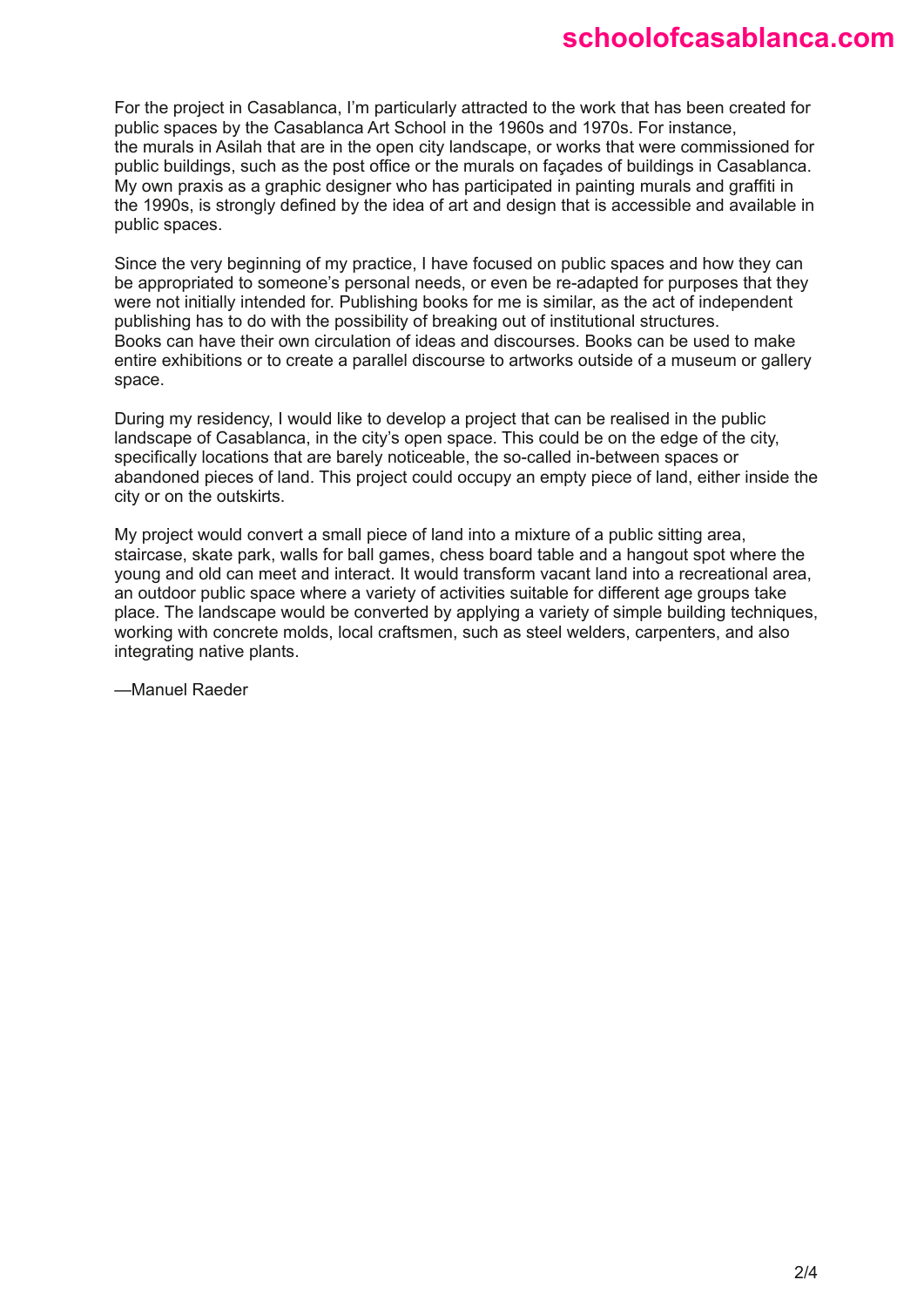# **June 2022**

## **Many more meals with the School of Casablanca**

Thanks to the generous help of Sabrina Kamili

*The School of Casablanca* warmly invites art-enthusiasts, artists and activists of Casablanca into its space for eating and thinking, for food and informal encounters, with Manuel Reader.

The first venue is a lunch at ThinkArt on Saturday, 11 June 2022, starting at 1pm. Everyone is welcome!

# **Artist Talk with Manuel Raeder**

Wednesday, 22 June 2022 6 pm **ThinkArt** 

An Artist Talk, moderated by Salma Lahlou, takes place in Casablanca at ThinkArt. The Talk will be in English and shall start with a presentation by Manuel Reader on his practice and ongoing research for the *School of Casablanca*, followed by a discussion with the moderator and a Q&A session with the public.

# **Looking at/for urban sites**

Throughout June, walks in the city of Casablanca will take place. There will be a specific focus for each visit.

If you wish to know more about the dates and focus, please send us an email at [sl@schoolofcasablanca.com](mailto:sl%40schoolofcasablanca.com?subject=)